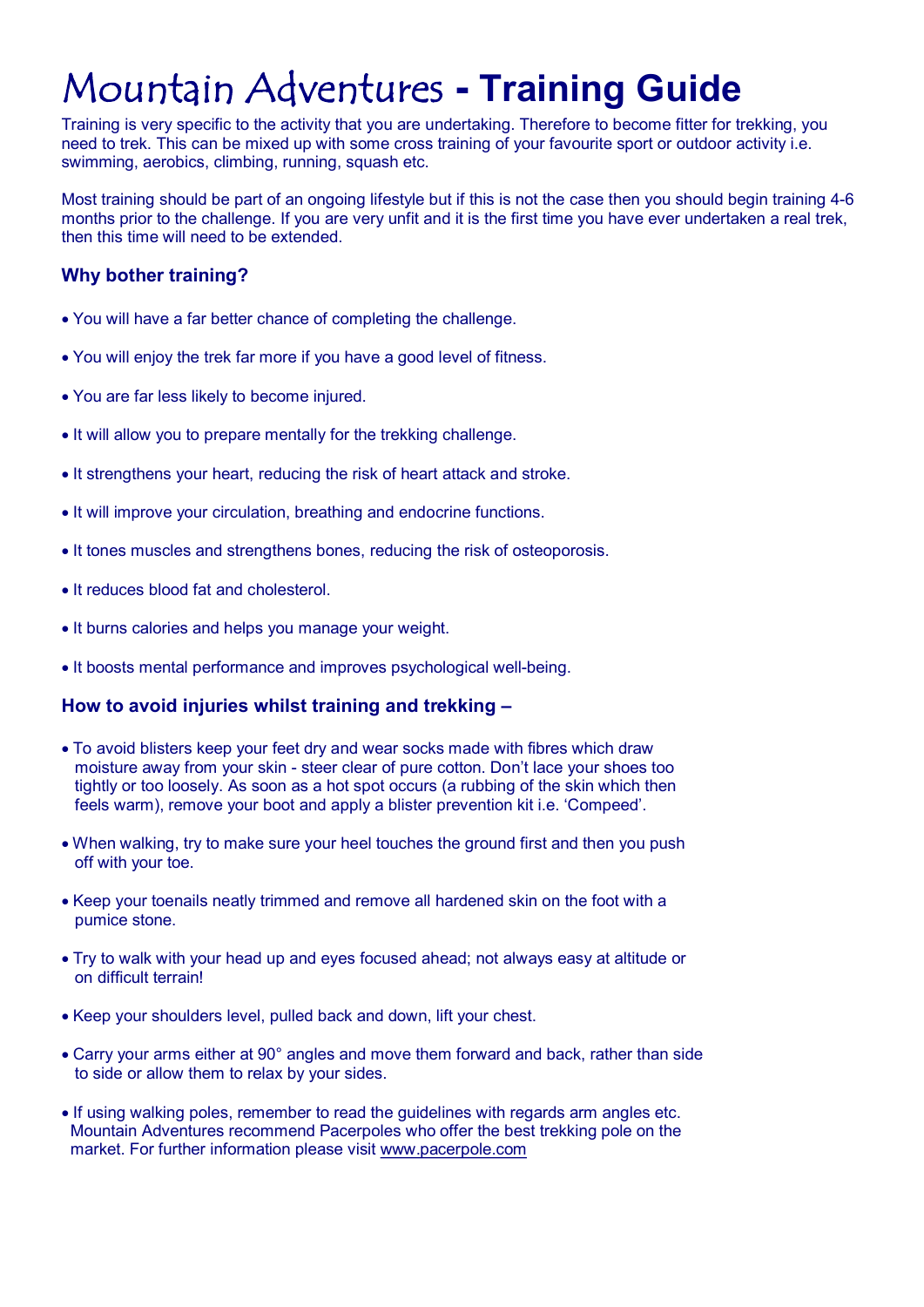#### **Walking Boots –**

The choice of walking footwear is incredibly important and should not be decided on price alone. Your feet are what will get you up, along or around the trekking challenge so treat them with the best pair of footwear that you can afford that are appropriate for the trek. If trekking on rough terrain or with a rucksack, then the boot should have a reasonably high ankle and a stiff heel counter to give lateral support. There are two main different materials on the market for non technical trekking, leather or fabric. Both types need to be regularly waterproofed. Leather boots will normally last longer but need a lot of time to wear in whereas a good pair of fabric boots can feel like a pair of trainers and not always need to be worn in. Wear them around the house, on the way to work, etc, and then on longer trips. Once they have conformed to the shape of your feet there is less likelihood of getting blisters. No boot is 100% waterproof when in use. Damp feet can occur through water ingress over the top of the boot e.g. when over trousers are tucked into gaiters or through wicking down your socks. Dampness will occur within even the most water repellent boots through sweating. Thicker leathers generally last longer and give better waterproofing but need to be worn in and are heavier in use. Do not dry any boot using direct heat. When tying, pull the laces up towards the knee not outwards as this can lead to the weakening of the eyelets, hooks and rings. Never pass laces around the back of your ankle before tying as this could lead to tendon injury. Not only the boots but the socks that you wear are vitally important and it is worth investing in some good pairs of socks that do not blister. Taking time before the trek using your equipment is the key to having a successful expedition.

#### **16 24 week Training Schedule**

Again, one of the most important aspects of training is that you make it as specific as possible to the actual trekking expedition that you will be undertaking. This, of course, becomes difficult if you intend trekking at high altitude or in a very mountainous region and you live in Lincolnshire. There are however ways of overcoming this. Firstly, if you intend trekking at altitude, then it is a good idea to build up over the 16 weeks from carrying nothing on your back to carrying a day sack to carrying a full rucksack with all your equipment in. Secondly, if you intend trekking on steep terrain, then find a nearby hill (or an office block or block of flats with lots of stairs) and progress from walking on the flat to, once a week, walking the same distance or time on the staircase, both up and down.

Try to have a rest day in between each training day if possible. Remember to warm up, stretch, then exercise, cool down and stretch to finish.

You should progress to training with your boots on and any other equipment that you may be using on the actual trek from week 4 at the latest but preferably from week 1 if the boots have been worn in already.

The cross training and resistance training evening can always be on the same day as the shorter 1 hour walk.

You can involve friends or family on these training walks so that you are not always missing family and friend commitments.

The length of your training will depend upon your fitness level so if in doubt, seek professional advice from a fitness trainer at a local gym. The training schedule below allows for each pair of weeks to be extended into 3 weeks and the first week to be extended into 2 weeks, thereby providing you with a 24 week / 6 month programme.

- **Week 1:** Source a good circuit that you are happy with and provides you with the best fit for your expedition. 3 x 30mins walks.
- **Week 2 & 3**: 2 x 30 min walks. 1 x 1 hour walk.
- **Week 4 & 5:** 2 x 30 min walks. 1 x 2 hour walk.
- **Week 6 & 7:** 2 x 45 min walks. 1 x 2 hour walk.
- **Week 8 & 9:** 2 x 1 hour walks (1 walk on difficult / steep terrain). 1 x 4 hour walk.